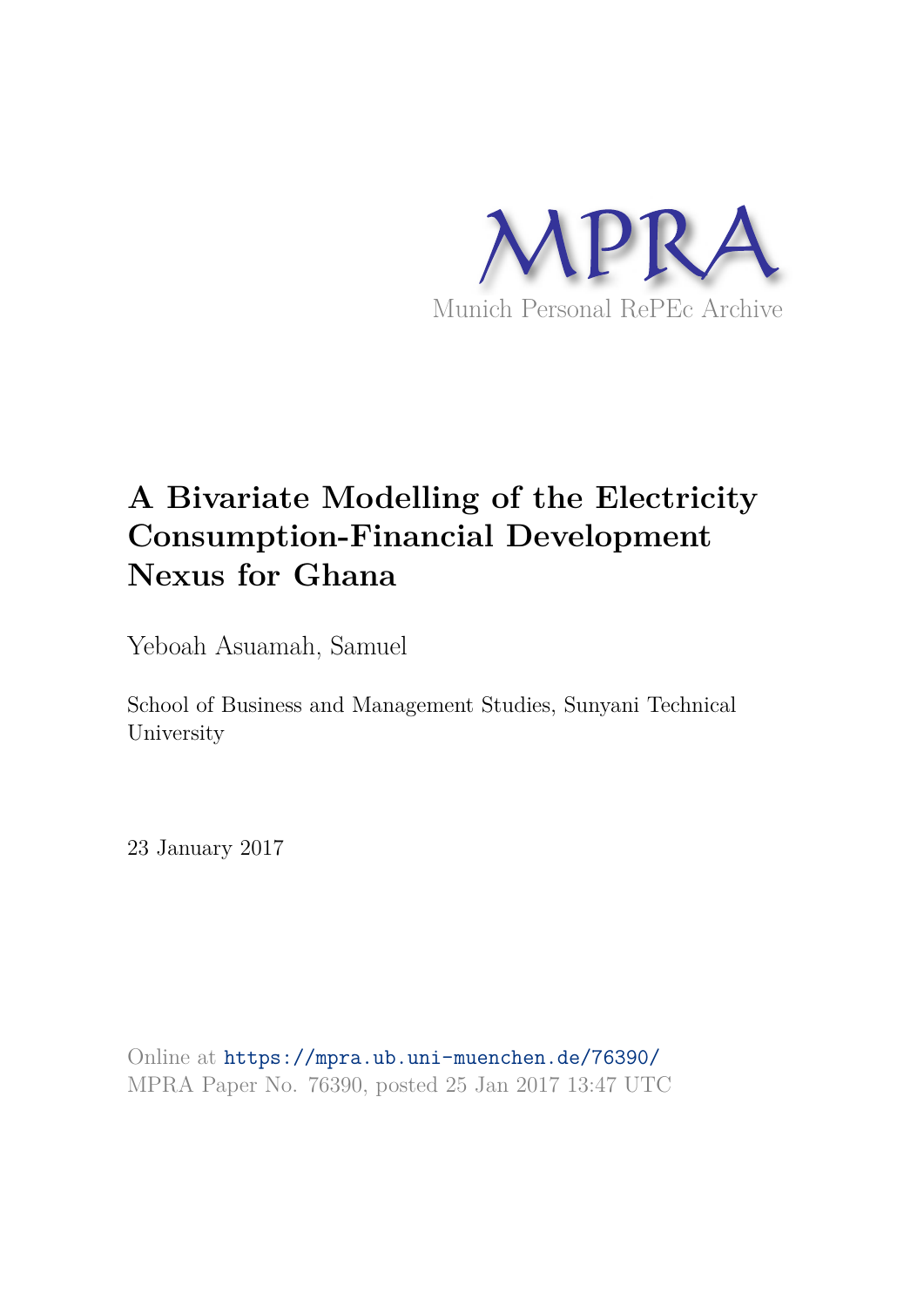## **A Bivariate Modelling of the Electricity Consumption-Financial Development Nexus for Ghana**

Samuel Yeboah Asuamah School of Business and Management Studies, Sunyani Technical University, Sunyani, Ghana Phone: +233244723071 E-mail: nelkonsegal@yahoo.com

## **ABSTRACT**

The current study modelled the long run and short run links between financial developments and disaggregate energy consumption (electricity consumption) in Ghana for the period 1970 to 2011 using Autoregressive Distributed Lad Model (ARDL). The findings of the study on the cointegration test indicate significant evidence of cointegration between electricity consumption and financial development. The findings seem to suggest that financial development is a key explanatory variable in electricity consumption management in order to attain sustainable energy consumption and economic growth. The issues of structural breaks in unit root and direction of causality should be consider in future studies.

**Key words:** Electricity consumption, financial development; cointegration; Long run **Jel codes:** O13, O16, P28, P34, Q42, Q43

#### **1 INTRODUCTION**

The issue of finance in electricity demand has attracted a lot of attention in the energy literature following the initial works of Kraft and Kraft (1972) and continue to gain attention since there is inconclusive findings on the nexus between electricity consumption and finance (Kakar, Khilji, & Khan, 2011; Shahbaz et al., 2011). Electricity as energy source is very important in the functioning of an economy since electricity allows the main players (Government, firms, and households) to carry on with their various activities. Sustainable economic growth and poverty reduction are considered as a function of sufficient electricity supply in an economy. As the world population continues to increase, electricity consumption is expected to increase and as such, empirically examining the main key explanatory variables in electricity consumption is essential.

 The findings of empirical works on the finance-electricity nexus are reported in the works of (Muhammad, 2011; Sadorsky, 2011; Rashid, 2015). Though there are many empirical works in the literature on the financial development-energy consumption nexus (Dan & Lijun, 2009; Bartleet & Gounder, 2010; Sadorsky, 2010, Faridul et al., 2011; Kakar, Khilji, & Khan, 2011; Mehrara & Musai, 2012; Yeboah, 2017), very few works exist on the link between financial development and electricity consumption in disaggregate analysis.

The very few empirical works on the role of financial development in electricity consumption indicate there is effect of financial development on electricity consumption. For example, Sadorsky (2011) reported that financial developments increases the demands of big tickets an economy, and hence increase in electricity consumption. Muhammad (2011) used the ARDL bounds testing approach to cointegration over the period 1971 to 2009 for Pakistan. The findings support the existence of cointegration among the variables in the estimated model. The findings of the vector error correction (VECM) Granger causality test for the direction of causality among the variables indicates that feedback hypothesis between financial development and electricity consumption.

 Rashid (2015) examined the financial development-electricity consumption-growth nexus for Pakistan using annual time series data for the period 1975 to 2011. The analysis was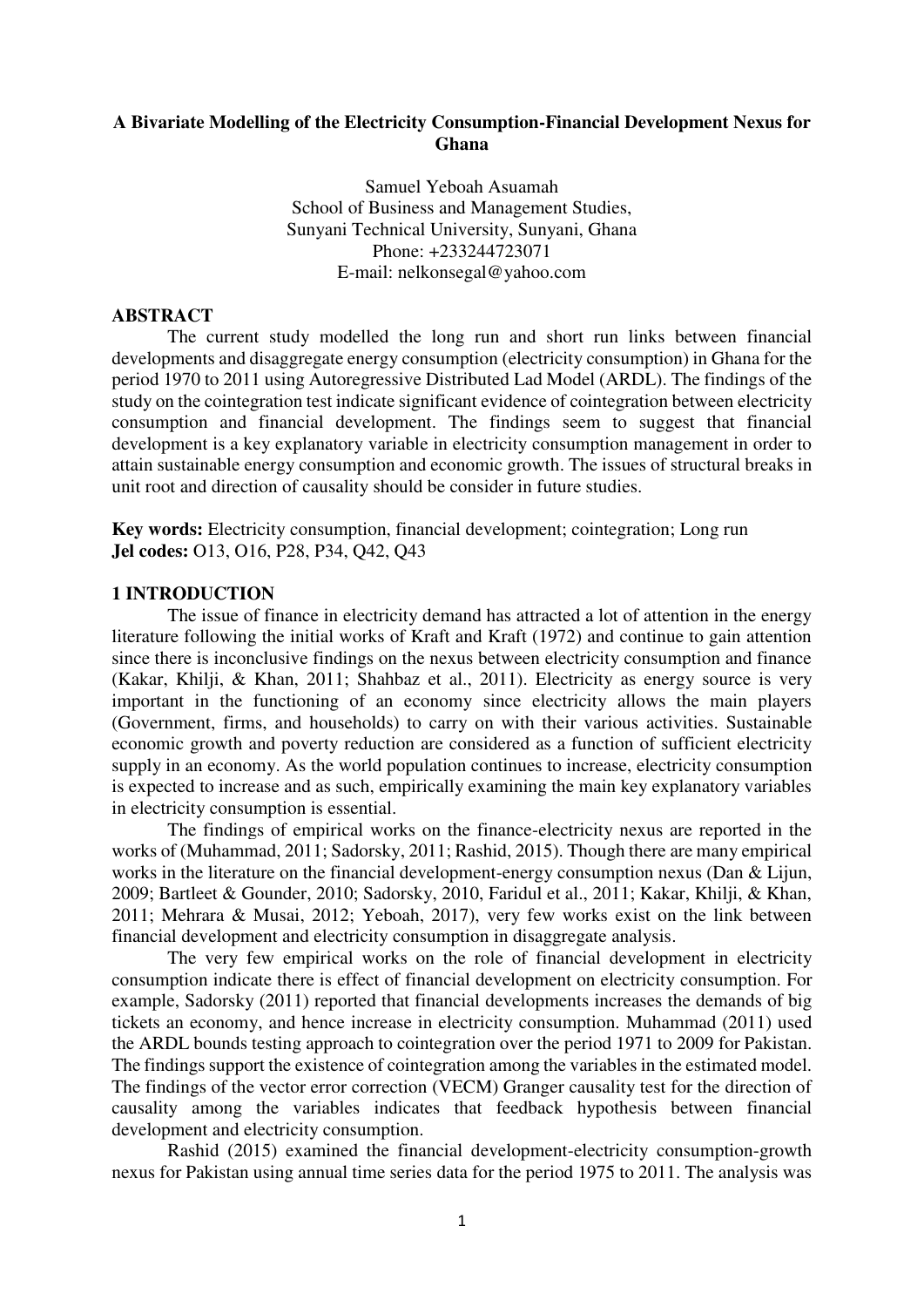based on cointegration method and VECM. The cointegration results indicate significant long run relationship among the variables. The results show significant negative relationship between financial development and electricity consumption. The results on the direction of causality indicate causality run from electricity consumption to financial development.

 The review indicates very few empirical studies on disaggregate energy consumption and financial development and the current study fills in the gap. The objective of the paper is to model and examine the effect of financial development on electricity consumption for Ghana in order to contribute to the empirical literature on energy consumption. The research question underlying the paper is what is the effect of financial development on electricity consumption in both short run and long run? The paper is based on the assumption that, financial development have(has) significant effect on electricity consumption in the short run and long run.

Financial development is proxied by money supply and not other variables such as bank deposit or stock variables. The findings are limited by the limitations of the estimation methods such as the Augmented Dickey-Fuller (ADF), Kwiatkowski-Phillips-Schmidt-Shin (KPSS), and the ARDL methods, as well as the challenges of secondary data used. The rest of the paper looks at the methodology, the empirical results, and conclusions.

#### 2 **METHODOLOGY**

#### **2.1 Estimation Method**

 The stationarity properties of the data (financial development, and electricity consumption) were investigated using the Augmented Dickey-Fuller (ADF) stationarity test and the Kwiatkowski-Phillips-Schmidt-Shin (KPSS) stationarity tests. The null hypothesis of the KPSS test is that there is stationarity around a deterministic trend [\(trend-stationary\)](https://en.wikipedia.org/wiki/Trend_stationary) against the alternative hypothesis that the variables are none-stationary. The null hypothesis of the ADF test is that the data set are stationary in levels whereas the alternative hypothesis is that the data set are not stationary in levels. The long run and short run relationships between financial development and electricity consumption is (was) tested using the ARDL estimation method. The ARDL model is suitable for small data set and can be applied whether the stationarity properties are known or unknown.

#### **2.2 Data**

The data for the empirical verification is based on annual secondary data on financial development (proxied by money supply), and electricity consumption for Ghana for the period 1970-2011. The source of the data is the World Bank database. The sample size for the study is 54 which is considered as large since it is larger than 30.

| Data Description                                         | Source                                          |
|----------------------------------------------------------|-------------------------------------------------|
| Financial Development (M2) is<br>proxied by Money Supply | World Bank<br>World Development Indicator (WDI) |
| Electricity Consumption (EC)                             | World Bank<br>World Development Indicator (WDI) |

**Table 1 Data Description, Proxies and Sources**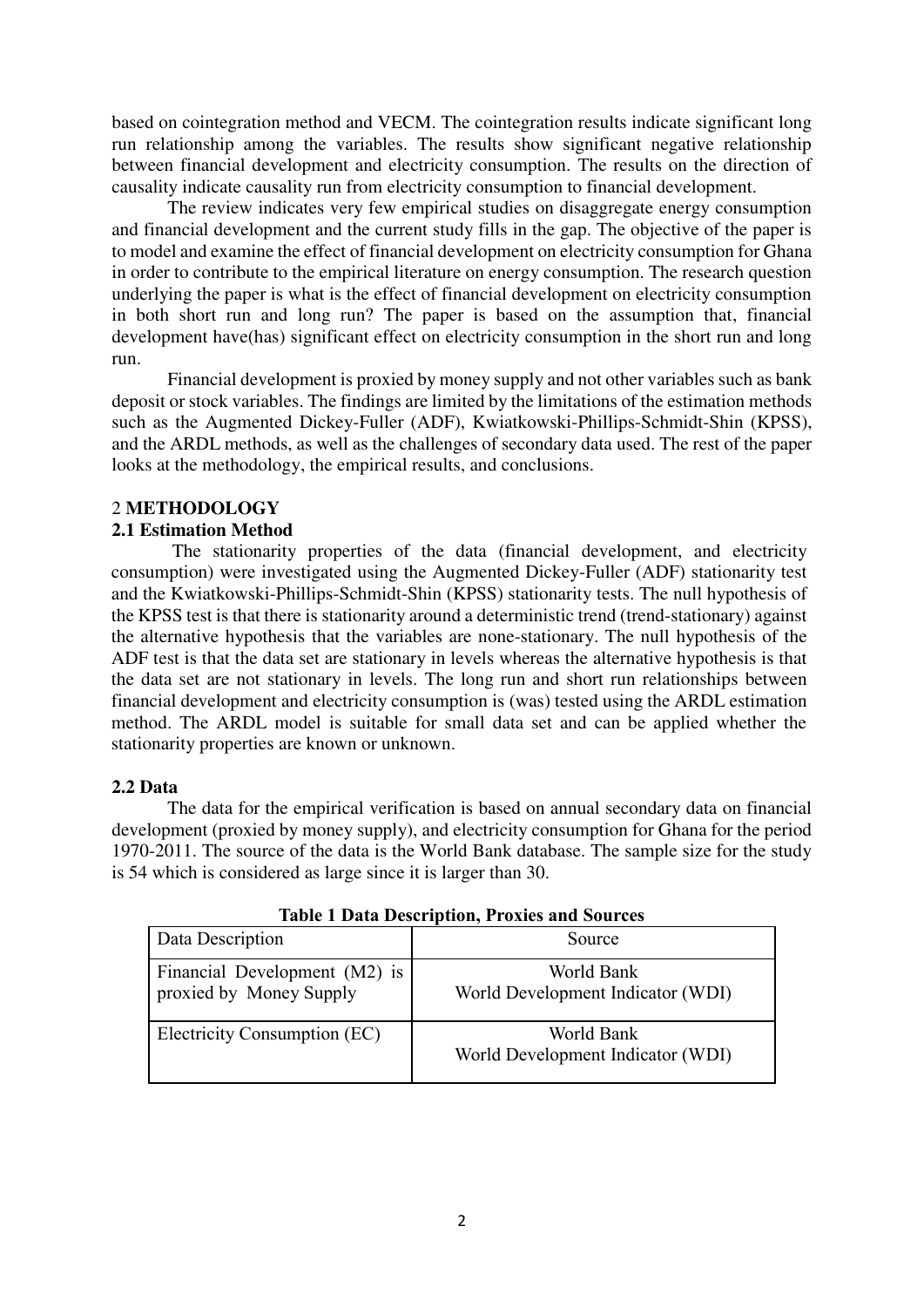#### **2.3 Conceptual Framework and the Empirical Model**

The effect of financial development and electricity consumption is modelled for Ghana to determine whether financial development affects electricity consumption in the long run and short run. The relationship between financial development and electricity consumption is (was) modelled in the current study in a bivariate model as indicated in equation (1). The dependent variable in the model is electricity consumption (EC) whereas the explanatory variable in the model is financial development (M2). The model is as specified in log-linear form in equation (1).

ln *EC<sup>t</sup>* ln *<sup>M</sup>*2*<sup>t</sup> e<sup>t</sup>* ..........................................( )1

#### **3 EMPIRICAL RESULTS**

## **3.1 Analysis of Descriptive Statistics**

The results of the summary statistics of the variables are shown in Table 2. The mean measures the central tendency of the series variables and the values indicate a good fit. The volatility of the series variables are measured by the coefficient of variation. The nature of the distribution is measured using the coefficient of skewness. The series distributions are normal and asymmetric. The types of the skewness are positive and negative. The range of the coefficient of skewness is between positive one (1) and negative one (-1).

The results of the summary statistics of the variables as shown in Table 2 indicate that electricity consumption falls(fell) as low as 92.359GWh and rise (rose) as high as 421.233GWh. Financial development variable also falls (fell) as low as 11.305 and (rose) as high as 34.108. The mean measures the central tendency of the series variables and the values indicate a good fit. The volatility of the series variables are was measured by the coefficient of variation.

Of the two variables, the most volatile is was electricity consumption (15.308) followed by financial development variable (0.278). The nature of the distribution of the series is was measured using the coefficient of skewness. The series distributions are normal and asymmetric. The types of the skewness are positive and negative. In a positive distribution, the asymmetric tail moves towards the right. In a negative skewness, the asymmetric tail moves to the left direction. Hildebrand (1986) stated that an absolute value of coefficient of skewness greater than 0.2 indicates greater skewness. The range of the coefficient of skewness is between positive one (1) and negative one (-1). Electricity consumption is was negatively skewed whereas financial development variable is positively skewed.

The nature of the peakness of the series variables was measured using the coefficient of kurtosis (Pearson, 1905). There are three forms of the nature of peakness. They are platykurtic (more flat-topped distribution-  $\gamma$ <0); leptokurtic (less flat-topped distribution- $\gamma$ >0) and leptokurtic (equally flat-topped distribution- $\gamma=0$ ). A higher coefficient value of kurtosis is an indication of more extreme observation or the distribution is more single-peaked. The coefficient value of the kurtosis of the financial development variables (-0.972) is less than zero (0) which indicates more flat-topped distribution. The coefficient value of the kurtosis of the electricity variable (0.867) is was more than unity (1) which indicates less flat-topped distribution.

| Vars. | Mean                                                               | $\blacksquare$ Min | Max | -SD | $\Gamma$ | $\mathsf{K}$ | <b>KUR</b> |
|-------|--------------------------------------------------------------------|--------------------|-----|-----|----------|--------------|------------|
|       | EC   311.580   92.359   213.630   71.435   15.308   -0.897   0.867 |                    |     |     |          |              |            |
|       | M2   22.446   11.305   34.108   6.239   0.278   0.033   -0.972     |                    |     |     |          |              |            |

**Table 2 Summary Statistics, using the Observations 1970-2011** 

Source: Author's computation, 2013/2014. SK=Skewness; KUR. =Kurtosis; CV=Coefficient of Variation; Min. Minimum; Max. =Maximum; SD=Standard Deviation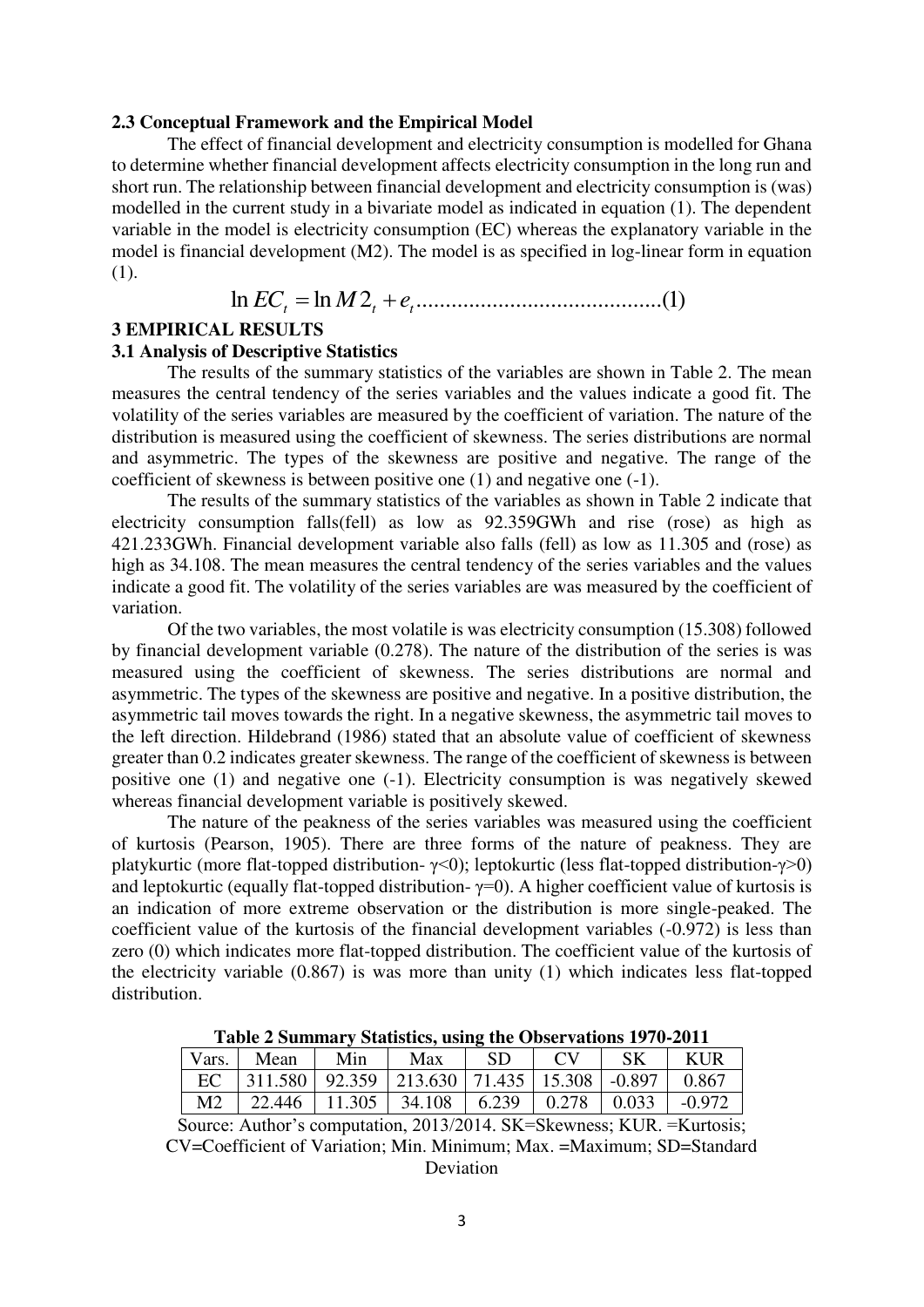## **3. 2 Results of Autoregressive Distributed Lag (ARDL) Bound Approach to Cointegration for Electricity Consumption and Financial Development**

The results reported in Table 3 indicates significant cointegration between electricity consumption and money supply since the calculated F-statistics of 37.2010 in model 1 and 6.9700 of model 2 are greater than the critical values of the upper bounds at the 90%, 95% and 99% levels of significance. The null assumption of no cointegration was rejected in model 1 and 2. The results indicate that money supply is a long-run equilibrium variable that explains electricity consumption during the period under discussion.

| Critical bounds of the $F$ -statistic: intercept and trend |                  |       |                 |           |       |              |  |
|------------------------------------------------------------|------------------|-------|-----------------|-----------|-------|--------------|--|
| Models                                                     | $90\%$ level     |       |                 | 95% level |       | $99\%$ level |  |
|                                                            | I(0)             | I(1)  | I(0)            | I(1)      | I(0)  | I(1)         |  |
|                                                            | 2.915            | 3.695 | 3.538           | 4.428     | 5.155 | 6.265        |  |
|                                                            | Computed $F$ -   |       | <b>Decision</b> |           |       |              |  |
|                                                            | <b>Statistic</b> |       |                 |           |       |              |  |
| 1. $F_{EC}(EC/M2)$                                         | 37.2010***       |       | Cointegrated    |           |       |              |  |
| 2. $F_{M2}(M2/EC)$                                         | $6.9700***$      |       | Cointegrated    |           |       |              |  |

 Source: Author's computation, 2013/2014. Note: critical values were obtained from Pesaran et al., (2001) and Narayan, (2004).

NB: \*\*\* denotes significant at 1%

## **3.3. Results of Long-Run Elasticities of ARDL Model**

The long-run determinant of electricity consumption was estimated using the model in which electricity consumption is the dependent variable. The results are reported in Table 4. The results indicate that money supply statistically significantly determine electricity consumption in the long run. The coefficient of money supply has expected a priori theoretical sign which is positive. This means in the long run, increase in money supply leads to increase in electricity consumption, other things equal.

| <b>Variable</b> | Coefficient | <b>Std. Error</b> | <b>T</b> -ratio | <b>P-value</b> |
|-----------------|-------------|-------------------|-----------------|----------------|
| Constant        | 4.3216      | 0.52884           | 8.1719          | 0.000          |
| Trend           | $-0.013238$ | 0.0049683         | $-2.6646$       | 0.012          |
| ln M2           | 0.54805     | 0.18664           | 2.9365          | $0.006***$     |

**Table 4 Estimated long-run coefficients. Dependent variable is** *lnEC*

 Note: \*\*\* denotes statistical significance at the 1%. ARDL (1) selected based on Akaike Information Criterion

## **3.4. Results of Short-Run Elasticities of ARDL model**

The results of short-run dynamic equilibrium relationship coefficients estimated with trend, intercept and error correction term (ECM) are reported in Table 5. The results on the nature of the short run coefficients are not different from that of the long-run coefficients. Money supply is significant determinant of electricity consumption in the short run. The error correction mechanism serves as a means of reconciling short-run behaviour of an economic variable with its long-run behaviour. The error correction term (ECM) is statistically significant at 1% level of significance and have the theoretical expected sign, which is negative. The coefficient of -0.60575 indicates that, after 1 percent deviation or shock to the system, the longrun equilibrium relationship of electricity consumption is quickly re-established at the rate of 60.6% percent per annum. The value does indicate stronger adjustment.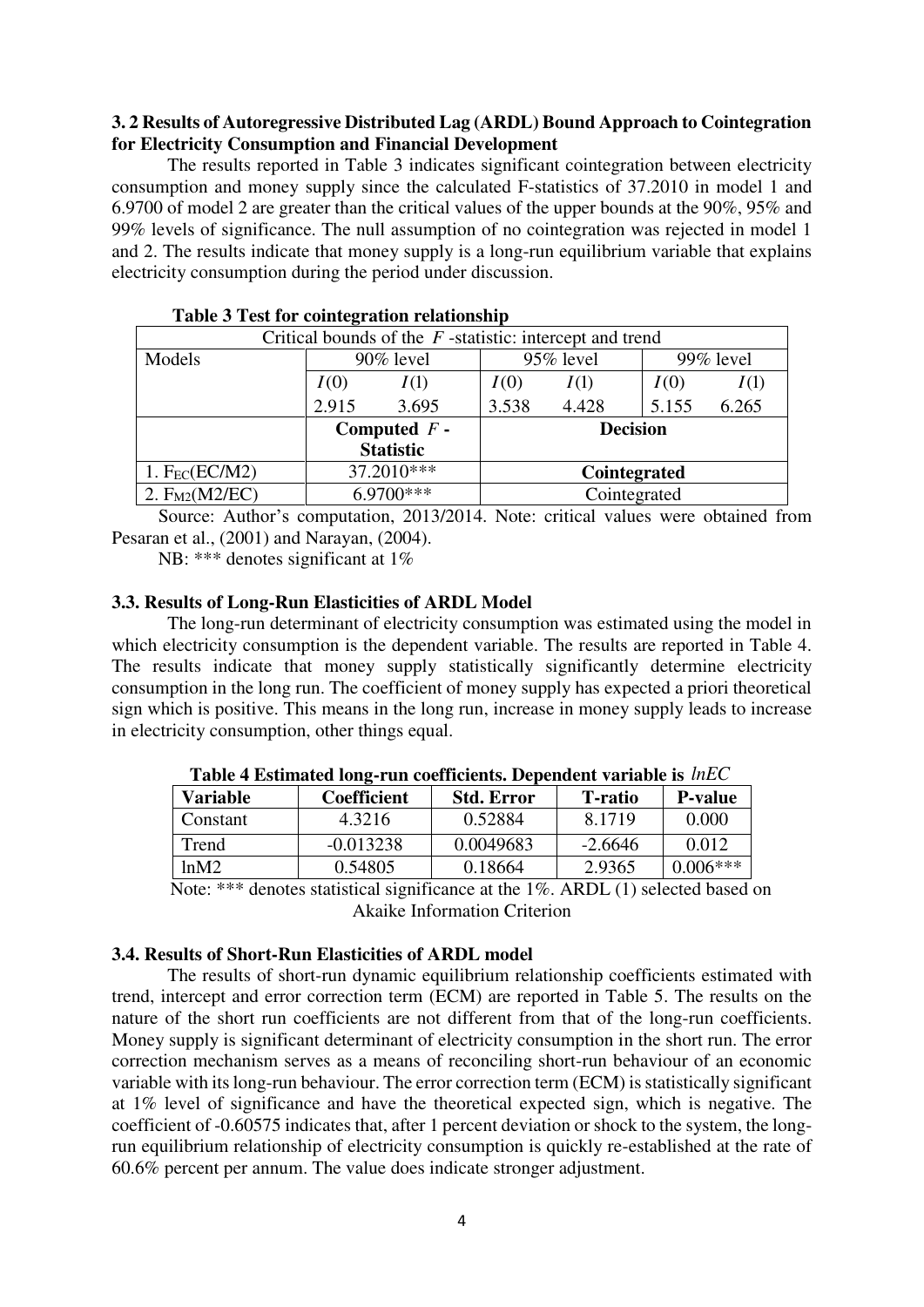| Variable                                                                | Coefficient | Standard | T-statistic | P-value    |  |
|-------------------------------------------------------------------------|-------------|----------|-------------|------------|--|
|                                                                         |             | error    |             |            |  |
| Constant                                                                | 2.6178      | .65825   | 3.9770      | $0.000***$ |  |
| Trend                                                                   | $-.0080191$ | .0033750 | $-2.3760$   | $0.000***$ |  |
| $\triangle$ lnEC <sub>-1</sub>                                          | 0.48933     | 0.14108  | 3.4683      | $0.001***$ |  |
| $\Delta$ lnM2                                                           | 0.33198     | 0.12575  | 2.6401      | $0.012**$  |  |
| ecm $(-1)$                                                              | $-0.60575$  | 0.12506  | $-4.8435$   | $0.000***$ |  |
|                                                                         |             |          |             |            |  |
| 0.66316 R-Bar-Squared 0.62353<br>R-Squared                              |             |          |             |            |  |
| S.E. of Regression 0.18342 F-stat. F(4, 34) 16.7344[0.000]              |             |          |             |            |  |
| Mean of Dependent Variable 5.7033 S.D. of Dependent Variable<br>0.29894 |             |          |             |            |  |
| Residual Sum of Squares 1.1439 Equation Log-likelihood 13.4791          |             |          |             |            |  |
| Akaike Info. Criterion 8.4791 Schwarz Bayesian Criterion 4.3202         |             |          |             |            |  |
| DW-statistic                                                            | 1.9007      |          |             |            |  |
|                                                                         |             |          |             |            |  |

**Table 5 Short-run representation of ARDL model. ARDL (2) selected based on Akaike information Criterion. Dependent variable:** *lnEC*

Source: Author's computation, 2013/2014. Note: \*\* and \*\*\* denotes statistical significance at the 5% and 1% levels respectively

## **3.5. Results of Diagnostic Tests**

The diagnostic tests of the short-run estimation to examine the reliability of the results of the error correction model are reported in Table 6. The null hypothesis of no serial correlation could not be rejected using the Lagrange multiplier test and the F-statistics. The RESET test showed evidence of incorrect functional specification of the model through a rejection of the null hypothesis. The estimated model did not pass the normality test. The model passed the Heteroscadasticity test indicating the variances are constant over time. The  $R<sup>2</sup>(0.66316)$  and the adjusted  $R<sup>2</sup>(0.62353)$  are not an indication of a very well behave model. The coefficients indicate approximately 66.32% of the variations in electricity consumption are attributed to the explanatory variable.

| <b>Test Statistics</b>                                                  | <b>LM</b> Version          | F Version                |  |  |  |
|-------------------------------------------------------------------------|----------------------------|--------------------------|--|--|--|
| <b>A:Serial Correlation</b>                                             | CHSQ( 1)= $0.3332[0.564]$  | $F(1, 30)=0.2844[0.597]$ |  |  |  |
| <b>B:</b> Functional Form                                               | $CHSO(1)=2.0836[0.149]$    | $F(1, 30)=1.8626[0.182]$ |  |  |  |
| C:Normality                                                             | CHSQ( $2$ )= 4.0220[0.134] | Not applicable           |  |  |  |
| D:Heteroscedasticity                                                    | CHSQ(1)= $7.3369[0.007]$   | $F(1, 37)=8.5735[0.006]$ |  |  |  |
| A: Lagrange multiplier test of residual serial correlation              |                            |                          |  |  |  |
| B:Ramsey's RESET test using the square of the fitted values             |                            |                          |  |  |  |
| C:Based on a test of skewness and kurtosis of residuals                 |                            |                          |  |  |  |
| D:Based on the regression of squared residuals on squared fitted values |                            |                          |  |  |  |
| $S_{\text{out}}$ , Author's commitation $2012/2014$                     |                            |                          |  |  |  |

**Table 6 Short-Run Diagnostic Tests of ARDL Model** 

Source: Author's computation, 2013/2014.

The stability of the long-run estimates was determined by employing the cumulative sum (CUSUM) and cumulative sum of squares (CUSUMSQ) procedures. This was determined using the residuals of the error-correction model indicated by equation (5.1). The CUSUM test of stability determines the methodological arrangements of the estimates and its null hypothesis states the coefficients are stable. The null assumption is rejected when the CUSUM surpasses the given critical boundaries, which demonstrate unstable nature of the estimates. The CUSMSQ determines the stability of the variance. Both tests as shown Figure 1 and 2 revealed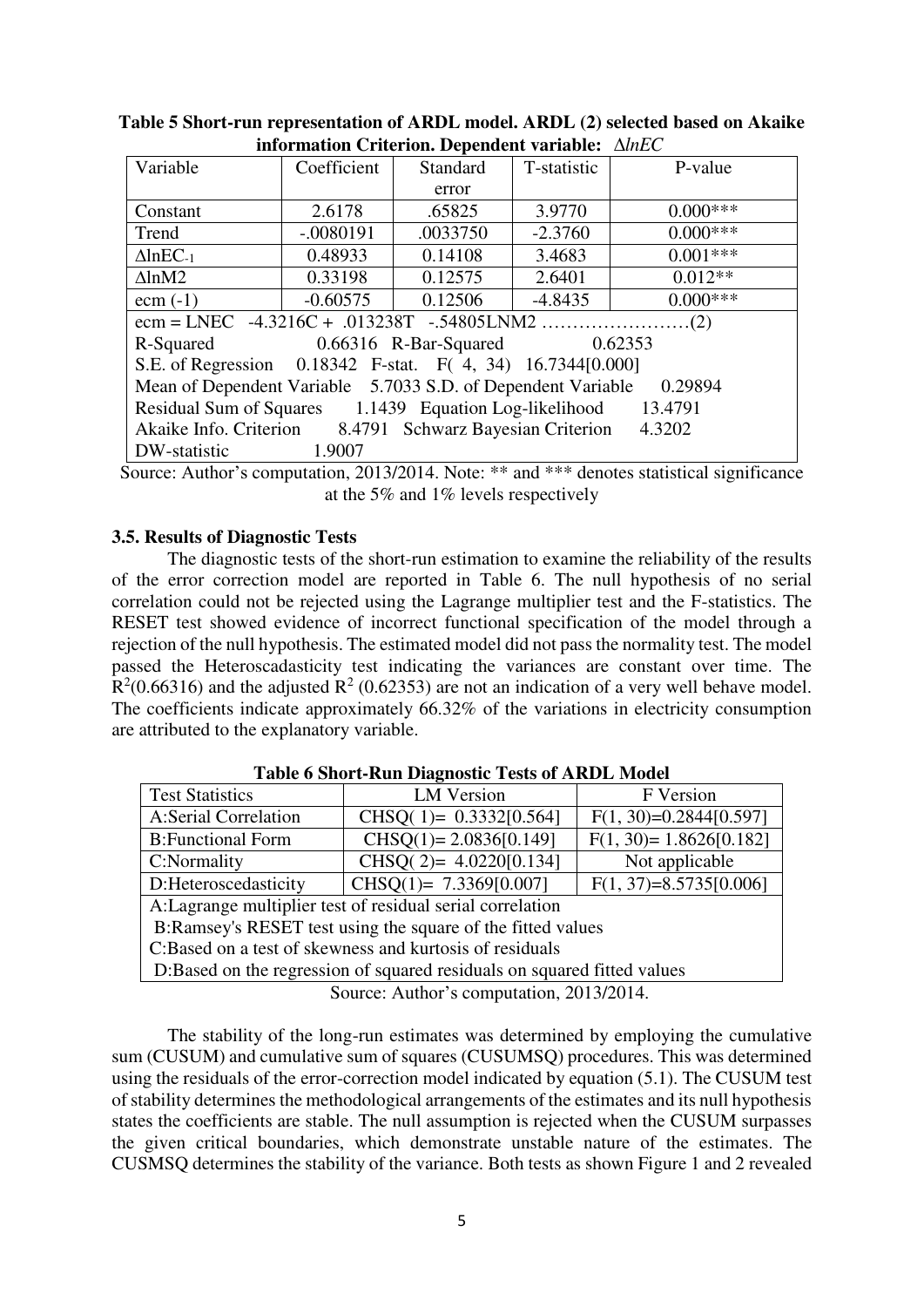that the estimates and the variance were stable as the residuals and the squared residuals fall within the various 5% critical boundaries. The null assumptions are rejected in both tests.



Figure 1: Plot of cumulative sum of recursive residuals



Figure 2: Plot of cumulative sum of squares of recursive residuals

## **4. CONCLUSIONS AND POLICY IMPLICATIONS**

The aim of the study is was to model and examine the effect of financial development on electricity consumption for Ghana using data set from 1970-2011. Both the ADF and KPSS tests were used to examine the unit root properties of the data set. The results of the unit root test indicate the data set are integrated of order one. The ARDL method of cointegration was applied to examine the long run and short run effect of financial development on electricity consumption.

The findings overwhelmingly showed that financial development is cointegrated with electricity consumption. There is significant long run and short run relationship between financial development and electricity consumption. The findings are consistent with those of Muhammad (2011); Sadorsky (2011); and Rashid (2015) who examined the effect of financial development on electricity consumption and determined that financial development is cointegrated with electricity consumption, indicated significant long run nexus between the two variables.

 The finding of the study seem to suggest that financial development can be relied on to manage electricity consumption to ensure sustainable energy consumption in Ghana since financial development is a key explanatory variable in electricity consumption.

Future study should consider disaggregating financial development in the analysis to include other variables from the stock market. The effect of structural breaks should also be considered as well as the issues of causality.